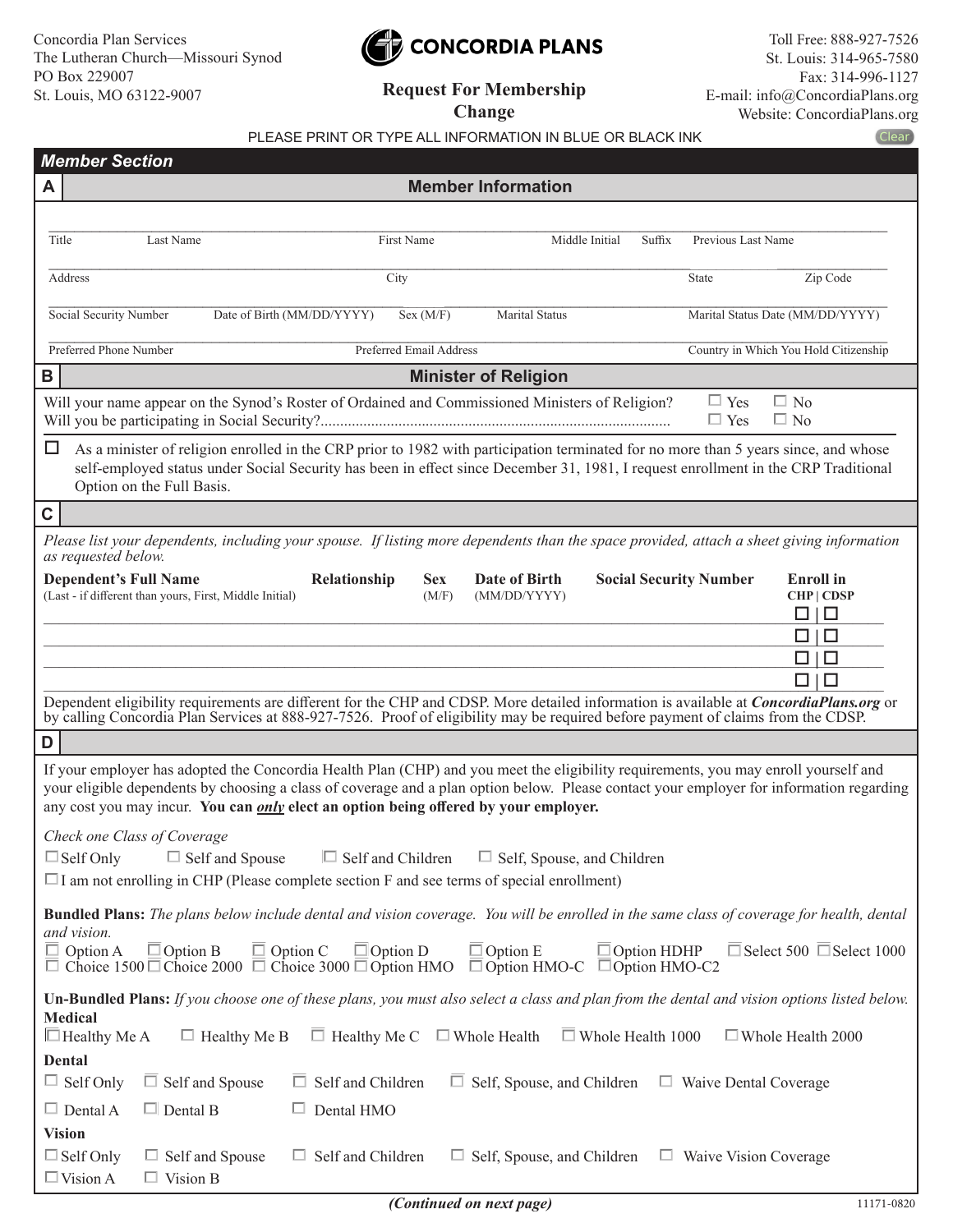#### **E Reason for Non-Enrollment in the Concordia Health Plan**

*Check the box next to the reason you are declining CHP coverage.*

- $\Box$  I am covered under my spouse's or parent's group health plan (coverage by virtue of employment, including military service).
- $\Box$  I am covered as a dependent under my spouse who is also enrolled in CHP as a worker.
- $\Box$  I am covered under a military plan (TRICARE) as a retiree, a state mandated plan (e.g., Hawaii), a Medicare Supplemental plan or other government plan (e.g., Medicaid), or another country's mandatory health plan while residing outside the United States.
- $\Box$  I am covered under the health plan of a non-LCMS employer for whom I am currently working, a former employer's health plan or COBRA coverage.
- $\Box$  I have purchased coverage through the Health Insurance Marketplace made available by the Affordable Care Act and was eligible for a Premium Tax Credit at the time such coverage was purchased.
- $\Box$  I am not eligible for enrollment at this time due to the number of hours worked.
- $\Box$  I am not enrolling for some other reason

#### **F Request to Terminate Coverage**

Members may terminate CHP coverage at the end of any month by submitting your request within 30 days of the desired effective date, otherwise coverage will terminate at the end of the month in which CPS receives the written request to terminate coverage.

Please terminate my CHP participation effective *(Complete Section E.)* 

*If listing more dependents than space provided, attach sheet giving information as requested below.*

#### **Reasons for Termination: 1. Active Military Duty 2. Has Full-Time Employment 3. Marriage 4. Other**

| Name of Dependent | Relationship | Reason for Termination            |            | Remove From: | Date Event              |
|-------------------|--------------|-----------------------------------|------------|--------------|-------------------------|
|                   |              | (Please check one)                | <b>CHP</b> | <b>CDSP</b>  | Occured<br>(MM/DD/YYYY) |
|                   |              | $\Box 1 \Box 2 \Box 3 \Box 4$     |            |              |                         |
|                   |              |                                   |            |              |                         |
|                   |              | $\Box$ $\Box$ 2 $\Box$ 3 $\Box$ 4 |            |              |                         |

#### **G Supplemental Life and Accidental Death and Dismemberment**

All full time workers are eligible to enroll in Supplemental Life or Accidental Death and Dismemberment (AD&D) for themselves and qualified dependents if their employer is participating in any of the Concordia Plans and agrees to remit payments. Eligibility requirements for children in both of these coverages follow the same guidelines of the Concordia Disability and Survivor Plan (CDSP). Once you receive a benefit confirmation from Concordia Plans, you may enroll in either or both of these additional plan options. To access more information and application forms, visit www.concordiaplans.org/life-loss or contact Concordia Plans at 888-927-7526.

**H Worker Signature**

The information entered on this form is current and correct to the best of my knowledge.

 $\bm{X}$  and the contract of the contract of the contract of the contract of the contract of the contract of the contract of the contract of the contract of the contract of the contract of the contract of the contract of t **X**

Signature of Worker Date (MM/DD/YYYY)

## *To be Completed by Employer Representative:*

### **I Employer Information**

 $\mathcal{L}_\mathcal{L} = \mathcal{L}_\mathcal{L} = \mathcal{L}_\mathcal{L} = \mathcal{L}_\mathcal{L} = \mathcal{L}_\mathcal{L} = \mathcal{L}_\mathcal{L} = \mathcal{L}_\mathcal{L} = \mathcal{L}_\mathcal{L} = \mathcal{L}_\mathcal{L} = \mathcal{L}_\mathcal{L} = \mathcal{L}_\mathcal{L} = \mathcal{L}_\mathcal{L} = \mathcal{L}_\mathcal{L} = \mathcal{L}_\mathcal{L} = \mathcal{L}_\mathcal{L} = \mathcal{L}_\mathcal{L} = \mathcal{L}_\mathcal{L}$ 

Employer Name **Employer ID** Number

Address City City State Zip Code

 $\mathcal{L}_\mathcal{L} = \mathcal{L}_\mathcal{L} = \mathcal{L}_\mathcal{L} = \mathcal{L}_\mathcal{L} = \mathcal{L}_\mathcal{L} = \mathcal{L}_\mathcal{L} = \mathcal{L}_\mathcal{L} = \mathcal{L}_\mathcal{L} = \mathcal{L}_\mathcal{L} = \mathcal{L}_\mathcal{L} = \mathcal{L}_\mathcal{L} = \mathcal{L}_\mathcal{L} = \mathcal{L}_\mathcal{L} = \mathcal{L}_\mathcal{L} = \mathcal{L}_\mathcal{L} = \mathcal{L}_\mathcal{L} = \mathcal{L}_\mathcal{L}$